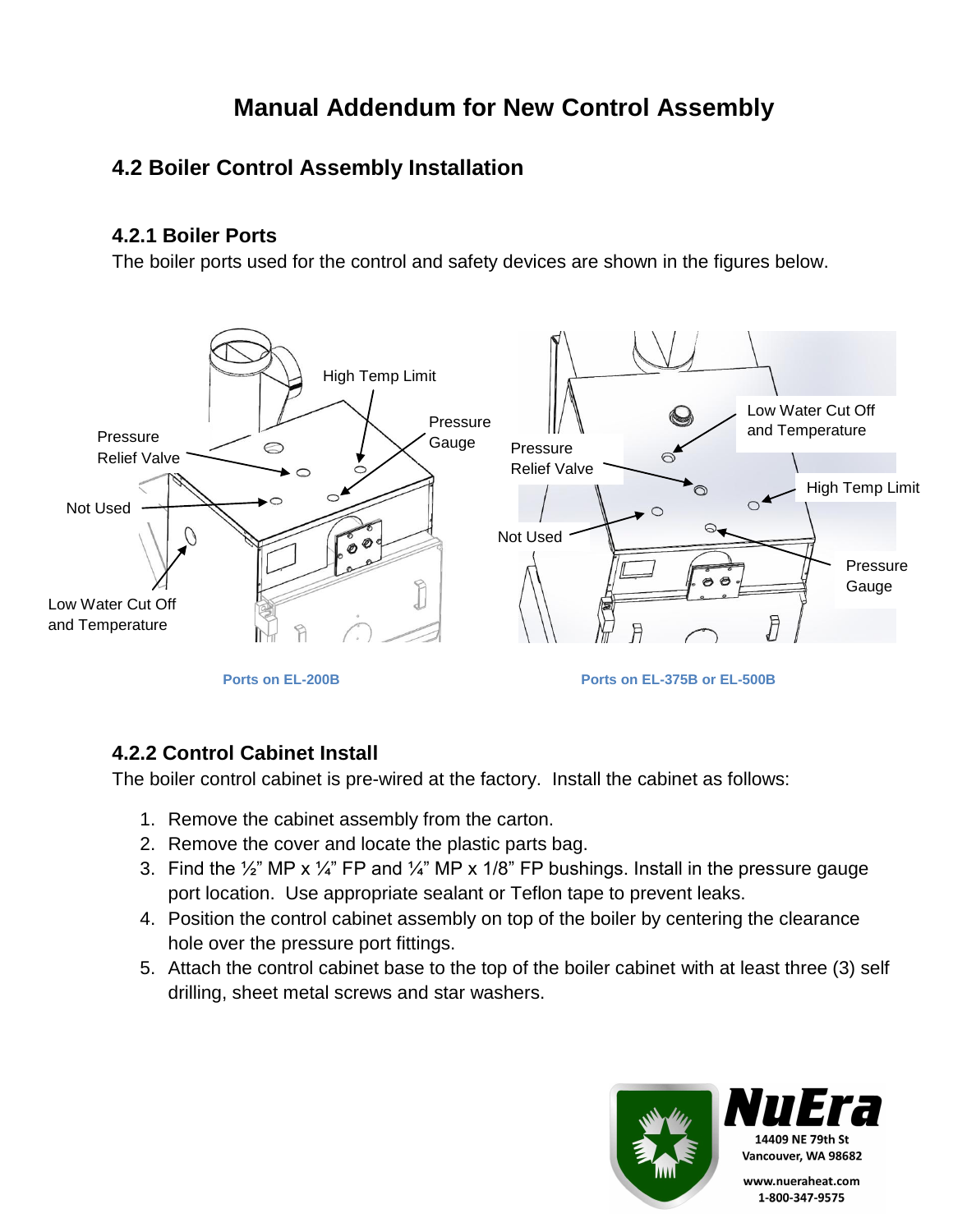

**Bushing Install and Cabinet Alignment**

### **4.2.3 Low Water Cutoff and Temperature Well and Probe Installation.**

- 1. Remove the black thermowell from the packaging and install in the location shown above for the correct boiler model.
- 2. Apply pipe sealant to the thermowell threads and install it securely into the port. *USE ONLY TEFLON TAPE OR RECTORSEAL NO. 5 PIPE SEALANT.*
- 3. Tighten with 1-1/8" open end or box wrench (torque requirement: 185 200 in./lbs.). Pipe wrenches, pliers, and adjustable wrenches will damage/round-off the hex.
- 4. Insert the sensor probe into the thermowell so that the pin is fully engaged in the clip.

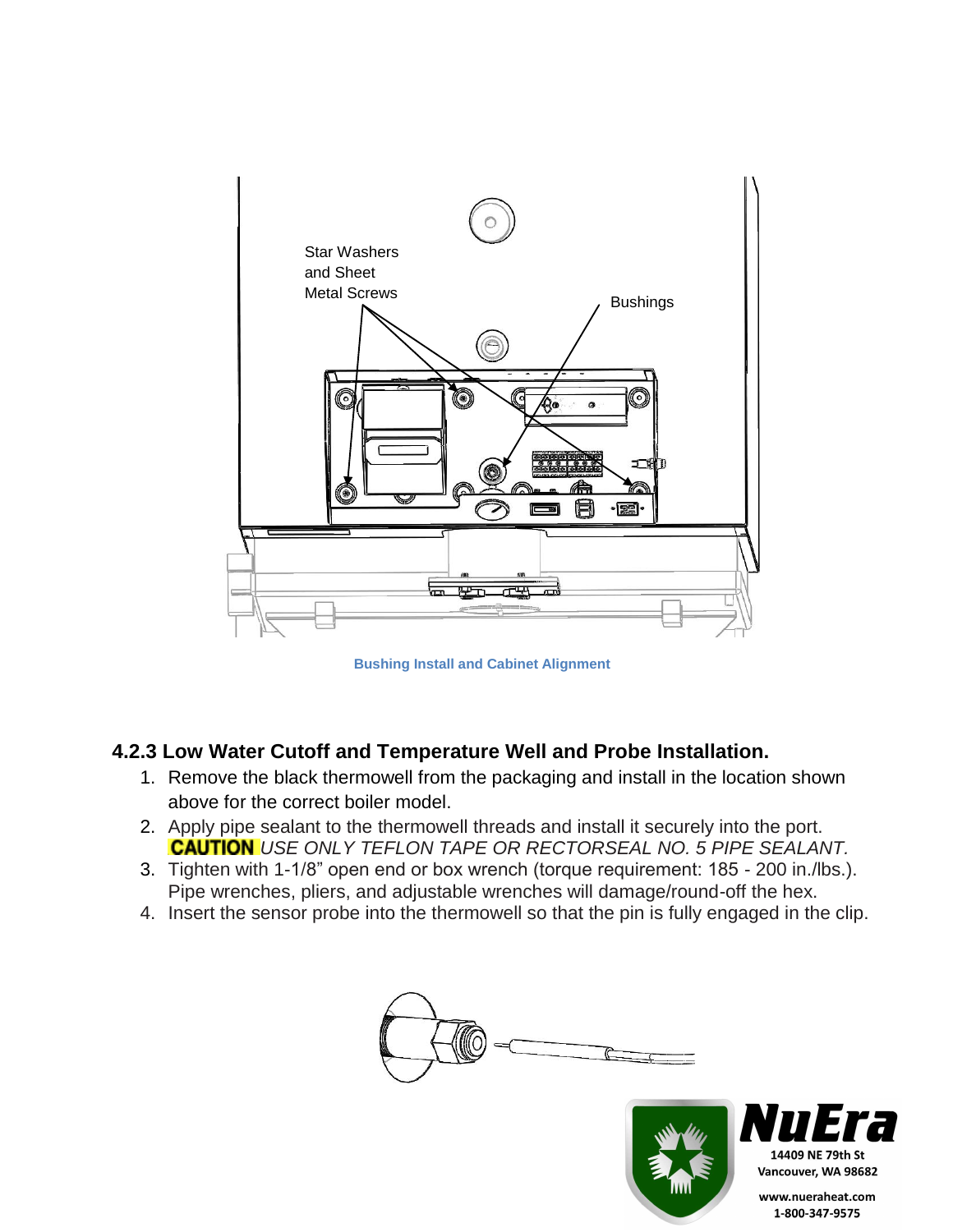5. Route the green and black wires from the sensor probe through one of the knockouts in the control cabinet (use plastic insert in knockout hole). Attach the green wire to one of the ground screws. Plug the black cable into the Aquasmart Temperature controller as shown below.



### **4.2.4 High-Limit Temperature Controller Installation.**

- 1. Remove the cover from the high-limit temperature control.
- 2. Fill the well (locate according to figures) with thermal conductive grease.
- 3. Insert the aquastat probe into the thermal well until it bottoms out.



- 4. Install the control over the thermal well. Using the clamp provided on the bottom of the control, secure the control to the well. The screws to tighten the clamp are located inside of the control, on either side of the probe opening.
- 5. Make sure that the control is set to 230°F. **CAUTION** Do not increase the setting.

## **4.2.5 Pressure Gauge Installation.**

1. Install the 1/8" MP x 3/16" flare fitting in the previously installed bushing. Use appropriate sealant or Teflon tape to prevent leaks. Orient the elbow as shown in the figure below.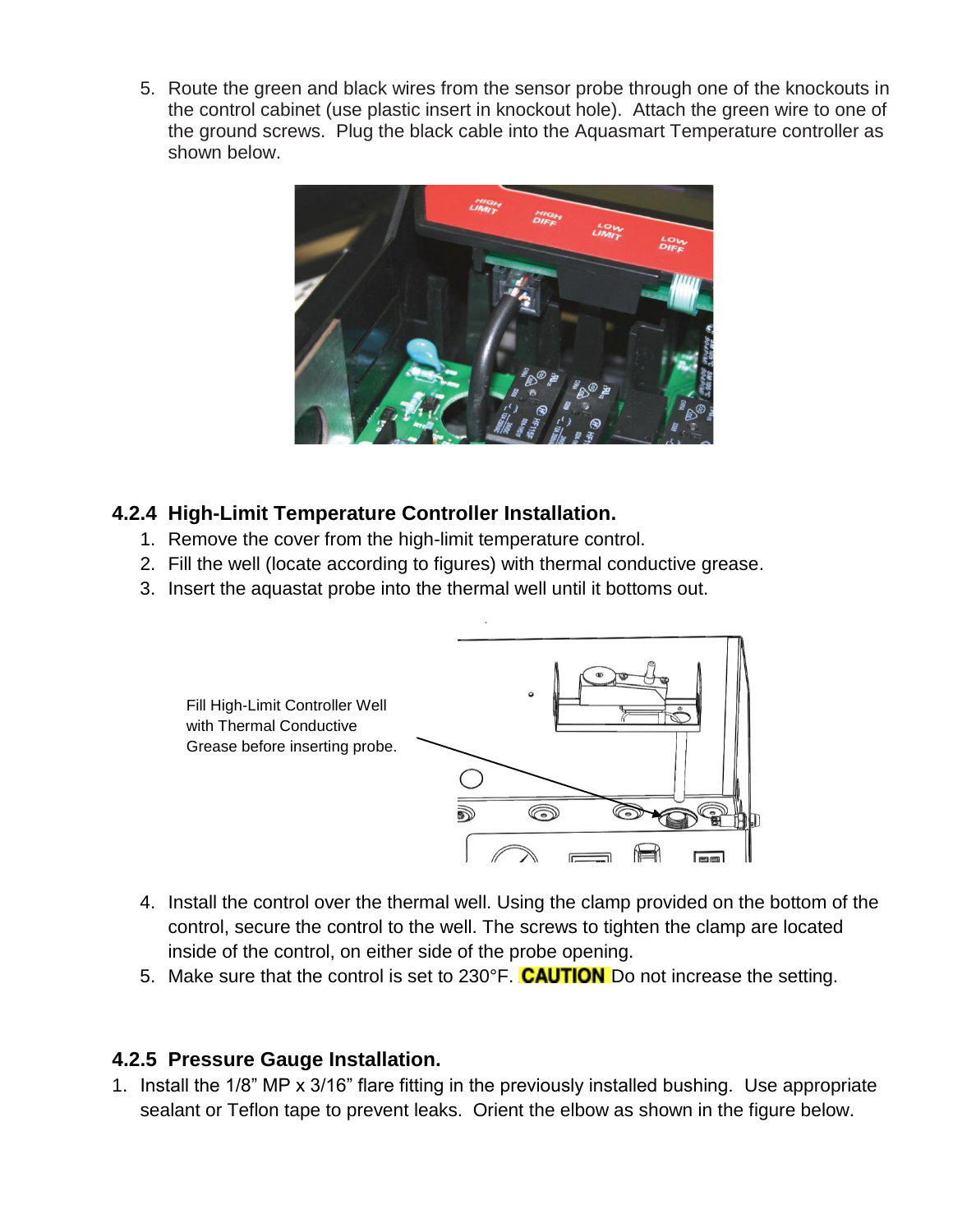

- 2. Carefully bend the 3/16" flared copper tube assembly provided to mate with the two elbows.
- 3. Tighten the flare fittings using a 7/16" wrench.

### **4.2.6 Aquasmart Temperature Controller Settings.**

- 1. Wire power (120V/60 Hz, Single Phase) to L1 (line) and L2 (neutral) of the terminal block and attach the ground wire to one of the green ground screws provided (see wiring diagram). **The DANGER** This work should only be done by qualified personell.
- 2. Turn on the power switch on the front of the cabinet to power up the control. Open the door of the Aquasmart. The control is pre-wired except for zone control connections.
- 3. Set the control settings to the desired temperatures. The default HI setting is 180°F. The default LO setting is 140°F. The default DIFF HI and LO is 10°F. Set HI to the temperature that you want the water to reach during a call for heat. Set Lo to the temperature that you want the water to maintain in the vessel when there is not a call for heat. Set DIFF to an amount that you want the Lo setting temperature to cycle between. Note: The Hi limit cannot be set less than  $15^{\circ}$ F above the Lo limit setting. **CAUTION** Do not set the low limit below 140°F.
- 4. If a room thermostat (or other device) is to be used to call for heat, the factory-installed jumper wire will need to be removed from the TW-TR terminals and replaced with wiring (24VDC) from the thermostat. If the jumper is not removed, the control will always sense a call for heat. If this is the case, the burner will always cycle between the high temperature limit and its set differential, and the water circulation pump will be powered (if this control is used for the circulation pump).
- 5. If using the circulation pump control on the AquaSmart, wire the pump control across terminals Blu and W of the terminal block (see wiring diagram) using a 115V coil relay to provide separate power to the pump. The relay is necessary to make sure that the controller is not overloaded by the addition of the pump. Make sure to connect according to NEC code, with approved metal conduit. Note: Many installations use separate controls for the pump. **CAUTION** Regardless of the pump control method used, be aware of the requirement for a minimum of 140°F return water temperature. If this requirement is not met, the vessel warranty is void.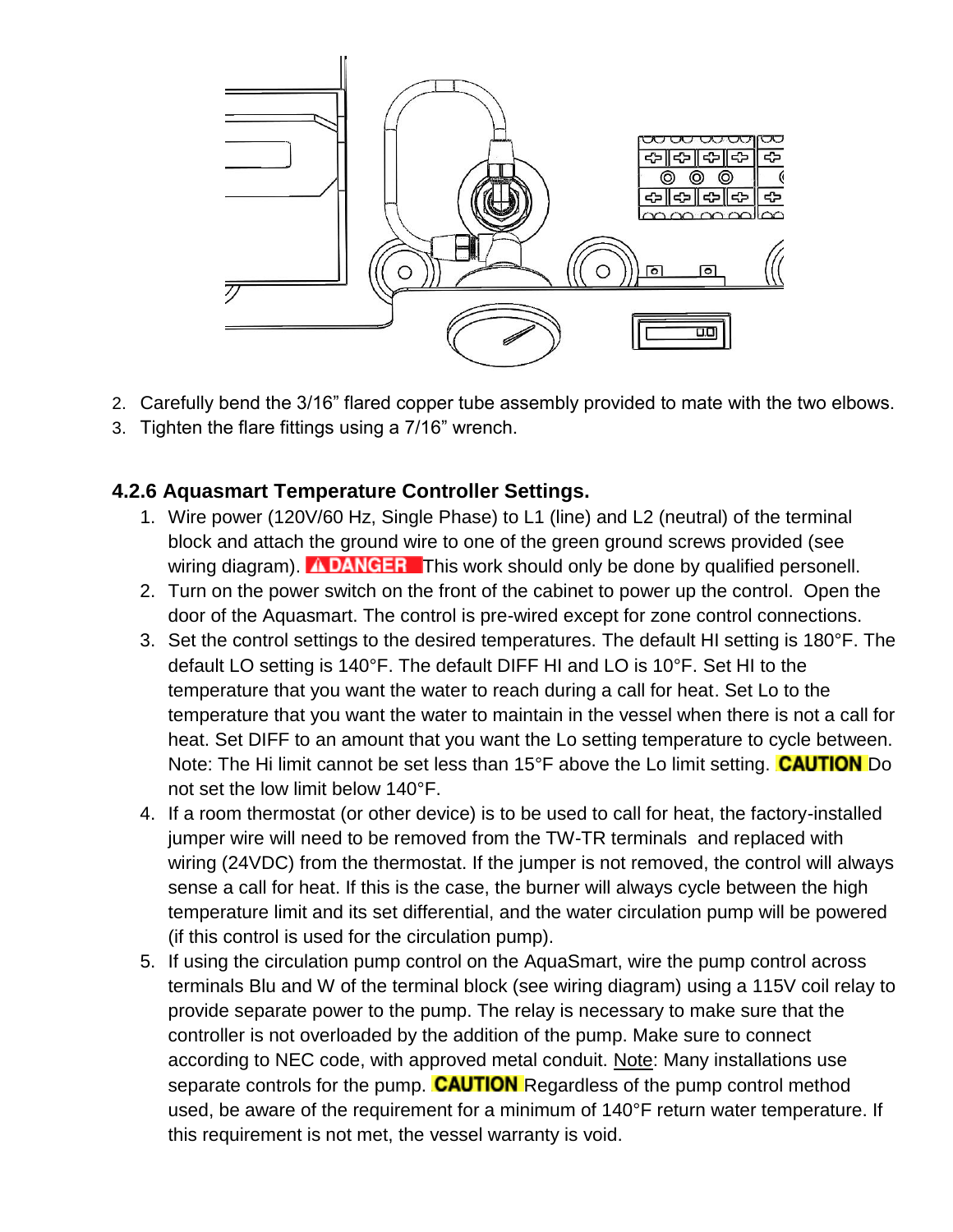# **8.6 Seasonal Shut Down & Start Up**

EnergyLogic strongly recommends that you remove power from the preheater when the boiler will not be in use for two weeks or longer. This is accomplished by simply switching the control box switch to off (0).

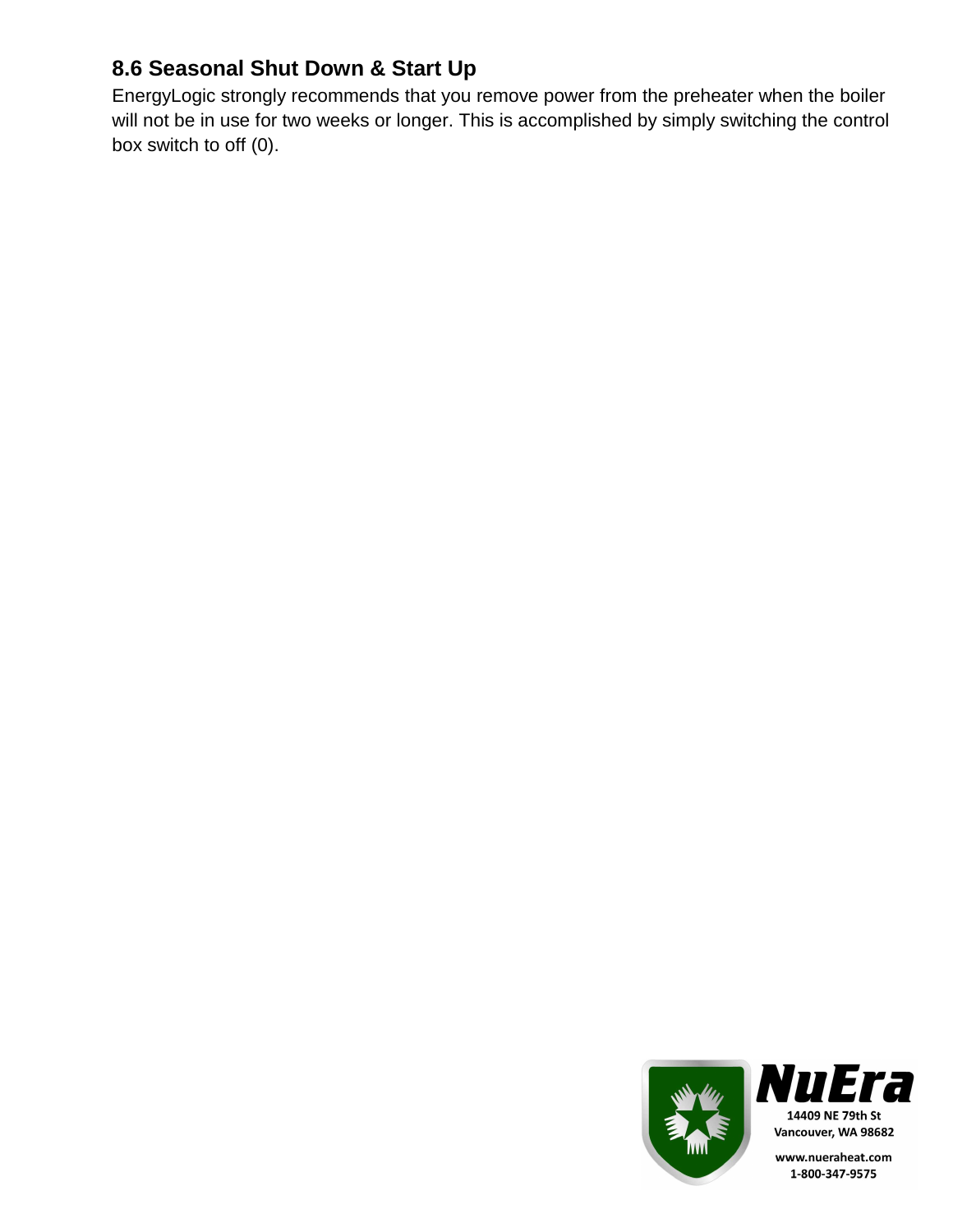## **9.3.10 Boiler Control Testing / Wiring Troubleshooting**

### **Tools Required:**

Flat blade screwdriver, nut driver, volt meter.

#### **Controller Function:**

- Low Water Cut-Off (function of AquaSmart Control): Will shut off power to the burner in the case that the water level in the vessel is too low.
- High Temperature Limit Controller: Will shut off power to the burner in the case that the water temperature exceeds the limit set on the controller.
- Temperature Control (function of AquaSmart control): Operates the burner and circulation pump based on a call for heat and the low limit setting (minimum temperature maintained in the vessel).

**Note:** During this test, if the Controllers do not function as stated, call Technical Services for assistance, or Customer Service to order a service part.

#### *INDANGER* During a portion of this test, high voltage electrical components will be *energized. Only a certified electrician is to perform the following procedures, and with extreme caution.*

#### **Procedure:**

- 1. Look at the control display which can be seen through the window in the control box cover. If the display is blank, check to see that the on-off switch is in the on (1) position. If there is still no display, then check the fuse in the right side of the control box. If the fuse is good, go to step 2
- 2. Take the control box cover off of the control box. The unit wiring diagram is on the inside of the cover. Loosen the screw holding the door to the AquaSmart control and swing the door open. Check for voltage between L1-L2. If there is no voltage, then check the power supply to the boiler. If there is voltage between L1-L2, then the AquaSmart control has failed and must be replaced.
- 3. The AquaSmart control will display the condition of the system:
	- a. HEATING WATER WTR: 74° F. This means the control is sending voltage out on B1-B2 to run the burner. Also, the water temperature is indicated. Check for voltage. If there is no voltage between B1-B2 then the AquaSmart has failed and must be replaced.
	- b. STANDBY WTR: 162°F The boiler is at a temperature set point and the AquaSmart has turned off voltage at B1-B2.
	- c. LOCKOUT WATER LOW: The control has sensed low water in the vessel. Pull the sensor from the well and inspect for damage or corrosion. If the sensor is OK, put it back into the well ensuring that the tip is bottomed in the well so that it is in the clip in the bottom of the well. Confirm that the green wire from the sensor is not damaged and is connected to a ground screw in the control box. If the probe, well and grounding wire are OK, then check the vessel for water level. Once water in the vessel is established, press and hold the ENTER (RESET) button on the AquaSmart control for 5 full seconds. The control should go to state "a" above.
- 4. If there is voltage between B1-B2 on the AquaSmart, then check that the red button on the High Limit is pushed in and the setting is at 230°. Check for voltage between terminals 14-15 of the receptacle for the burner plug. If there is no voltage there, the High Limit is failed and must be replaced.
- 5. If there is voltage at 14-15 of the receptacle then proceed to Paragraph 9.3.1.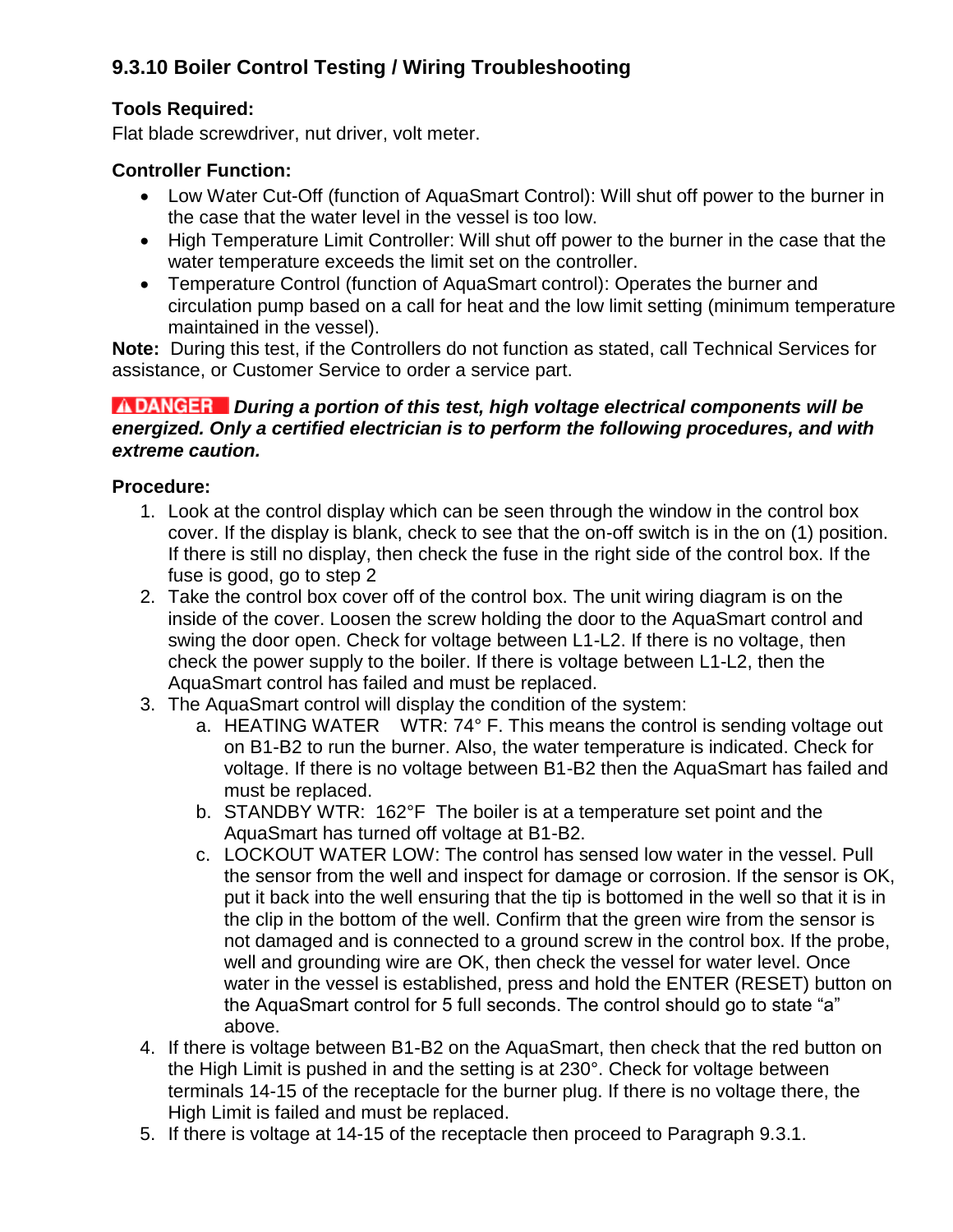# **10.1 Boiler Wiring and Oil Schematic**